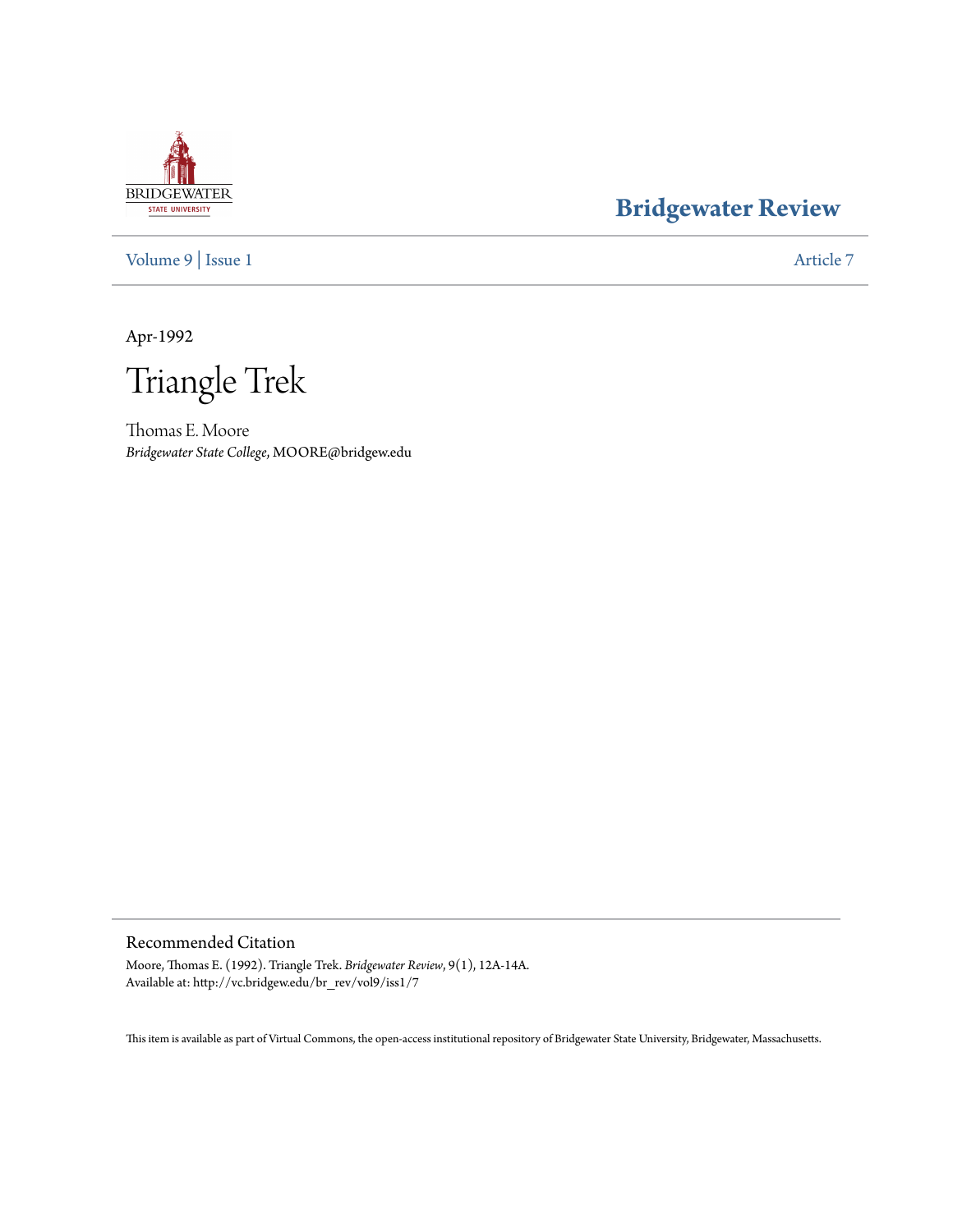# **TRIANGLE TREK**

by *Thomas* E. *Moore Department ofMathematics* & *Computer Science*

iking ships rode the tides in Boston Harbor in September, 1991 in a re-creation of a fanciful trek that Leif Erickson's crew might have made as they explored South along the coast of Vinland. Of course this was just a Scandinavian tease, coming as it did just before the quincentennial celebration of Columbus' discovery of the lands of the Western hemisphere. Native American peoples might well deem both explorations as instances of *rediscovery.*

And that is the point of departure for what follows.

I will tell, more aptly retell, of two examples of discovery/rediscovery in a world of the imagination, a mathematical *terra incognita.* The first tale should be familiar to mathematicians and historians of science but deserves a wider audience. The second tale, which I humbly include, is an anecdote of a person exploration.

### Pascal, the Precious Mirror and other Precursors

Blaise Pascal (1623-1662) of Clermont and Paris, France is justly famous inside and outside mathematics. A philosopher and prose-stylist without equal, he made fundamental contributions to geometry and probability. His name is even linked to the history of computer science by his invention at age 19 of a mechanical adding machine (which was, however, a commercial failure). A contemporary of the great jurist-mathematician Pierre de Fermat of Toulouse, it is their correspondence on matters mathematical that prompts us today to call them the co-founders of probability theory. However in this connection we must mention that Girolamo Cardano (1501-1576), in his 1560 book on gambling, *De Ludo Aleae,* gave the formal definition

of the probability of an event and so perhaps he deserves a share of the title.

More to the point of this tale is the artifact known today as "Pascal's Triangle." It is a

sequence of numbers that occurs in many aspects of calculation including algebra, combinatorics, (the theory of counters), and number theory. Its connection with coin tosses, dice sums and card deals made it inevitable that it appear in the analysis Pascal was urged to do by a friend on games of chance. The actual object we find printed in Pascal's posthumously published *Traite'du triangle arithme'tique* (1665) in the following form:

.1 1 1 1 1 1...  $1 2 3 4 5$ ......  $1, 3, 6, 10, \ldots$ 1 4 10.......... 1 5............... 1..................

#### ...................

The fundamental step of construction, other than placing 1s on the top and left borders is that *any other number is the sum ofthe number before it and the number above it.* (The reader may pause here and



extend it both horizontally and vertically. Beware! Seduced by may patterns in the triangle you may be goneexploring for quite some time.) The

triangle is

usually presented in modern mathematics textbooks in the following form and it is this version that we will refer to as "Pascal's triangle" in the remainder of this article.

|  |               | $\mathbf{1}$    |  |  |
|--|---------------|-----------------|--|--|
|  |               | $1\quad2$       |  |  |
|  |               | $1\quad2\quad1$ |  |  |
|  | 1 3 3 1       |                 |  |  |
|  | 14641         |                 |  |  |
|  | 1 5 10 10 5 1 |                 |  |  |
|  |               |                 |  |  |

In this presentation a number, other than the obligatory Is, is obtained by adding each two consecutive numbers already present in a row (such as  $3 + 3$ ) and placing the result (observe the location of the 6) between these two summands, in the next row down.

The occurrence of the triangle in Pascal's *Traite'in* 1665 was by no means its first appearance in print.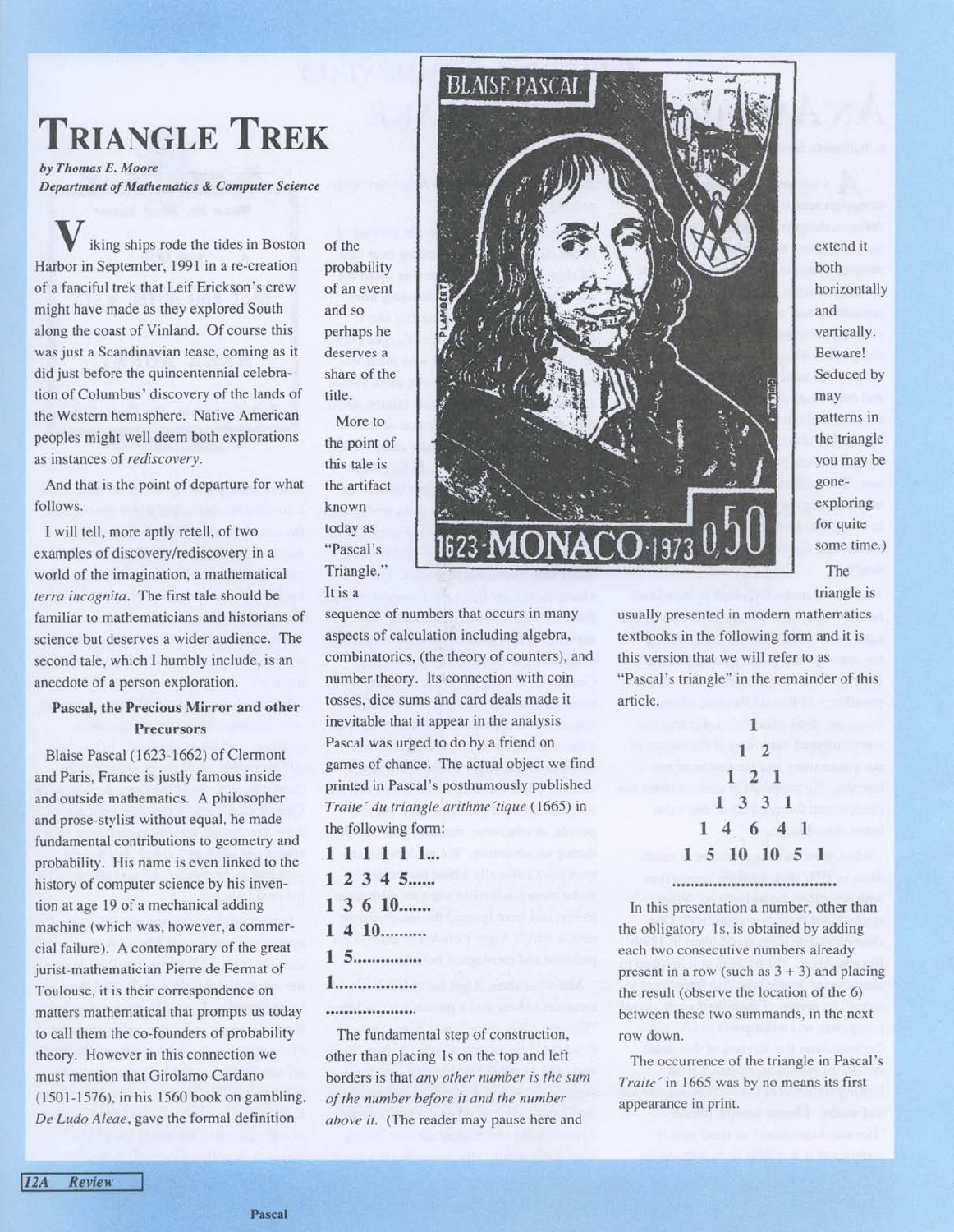In China the mathematician Chu-Shih-Chieh printed his book *The precious mirror ofthe four elements* in 1303 containing the following diagram: XMAS TREE HERE



Chu was concerned with binomial expansions such as we learn in elementary algebra. A few examples will make the connection.

 $(a + b)^0 = 1$ 

 $(a + b)^1 = 1a + b$ 

 $(a + b)^2 = 1a^2 + ab + 1b^2$ 

 $(a + b)<sup>3</sup> = 1a<sup>3</sup> + 3a<sup>2</sup>b + 3ab<sup>2</sup> + 1b<sup>3</sup>$ 

This list begins a systematic calculation of binomial expansions. The patterns exhibited here suggest the general result known as the binomial theorem, which is useful not only in algebra but in probability as well. For our present purposes we just point out one of these patterns. If the reader will suppress all symbols on the right hand side of the equalities above, except the constant coefficients, then we are left (on the right) with:

#### ..........................

Even Chu wrote that the triangle was ancient knowledge in his own time and refers to a Chinese work of 1050 A.D., not extant.

The triangle also appears in the work of Persian mathematicians such as AI-Tusi (1200 - 1275) in his charmingly entitled Collection on Arithmetic by means of board and dust [1]. On Jordanus de Nemore (circa 1225) in his *De arithmetica* constructed the triangle and noted some patterns. Manuscript copies of the work offer various manifestations of the triangle such as the two that follow.

> l **l l\ l**  $\mathbf{u}$   $\mathbf{u}$

Its first appearance in a European book was in an arithmetic of 1557 by Peter Apian, an astronomer at the University of Ingoldstadt. The triangle also occurs in the *General trattato* (1556) of Niccolo Fontana (Tartaglia) as well as in the *Opus novum de proportionibus* (1570) of Cardano.

In these works it is the triangle's connection with dice throws that is important. In order to put this connection in front of the reader, we make a table which shows in how many ways up to 6 dice can make a certain total (by adding the spots that show). Thus one die can make a sum of 1,2,3,4,5, or 6 and can do each in only one way. But two dice can sum from 2 through 12. They can deliver the sum of 2 only by throwing "snake eyes" (1&1) while a 3 can be had in two ways (1&2 as well as 2&1). The sum of 7 is the most frequent total obtainable with two dice, in six ways. Three dice allow a sum of 3 in one way but a sum of 4 in three ways (1&1&2 and 1&2&1 and 2&1&1). And so on.

This leads to the following table.

| Sum 1 2 3 4 5 6                            |  |  |               |                          |  |
|--------------------------------------------|--|--|---------------|--------------------------|--|
| 1                                          |  |  | 1 1 1 1 1 1   |                          |  |
| 2                                          |  |  | $0$ 1 2 3 4 5 |                          |  |
|                                            |  |  |               | $0 \t0 \t1 \t3 \t6 \t10$ |  |
|                                            |  |  |               | $0 \t0 \t0 \t1 \t4 \t10$ |  |
| $\begin{array}{c} 3 \\ 4 \\ 5 \end{array}$ |  |  |               | 0 0 0 0 1 5              |  |
| 6                                          |  |  | 0 0 0 0 0 1   |                          |  |

For example, the next to last row shows that five dice give a sum of 5 in only one way but give a sum of 6 in five ways. If the reader suppresses the Os in the table, the Pascal's triangle emerges, now appearing as the columns of this table.

So, with the many appearances of the arithmetical triangle in print long before Pascal's 1665 treatise, why do modern authors insist on calling it "Pascal's triangle?"

A survey of the works alluded to above that contain the triangle and appeared prior to Pascal's treatise shows that the use of the triangle in those works is narrower in scope than that of Pascal. In fact Pascal's treatise includes all the classic applications: the construction of figurate numbers, the theory of counting (combinatorics), the expansion of binomials to powers, as well as its use in dividing the stakes in unfinished games of chance. Moreover, as a work of pure mathematics it is penetrating in its discoveries of the relationships among the numbers in the triangle. These relationships are not merely set out as claims to the truth but proved to be the truth. Indeed on such proof employs the technique, attributed to Pascal and now called mathematical induction, which is perhaps the key proof method in computer science.

Therefore, despite the earlier manifestations of the triangle, we do indeed proclaim it as "Pascal's triangle."

A personal reminiscence of the triangle

In teaching Topics in Mathematics to liberal arts majors I usually include a brief foray into probability and this necessarily